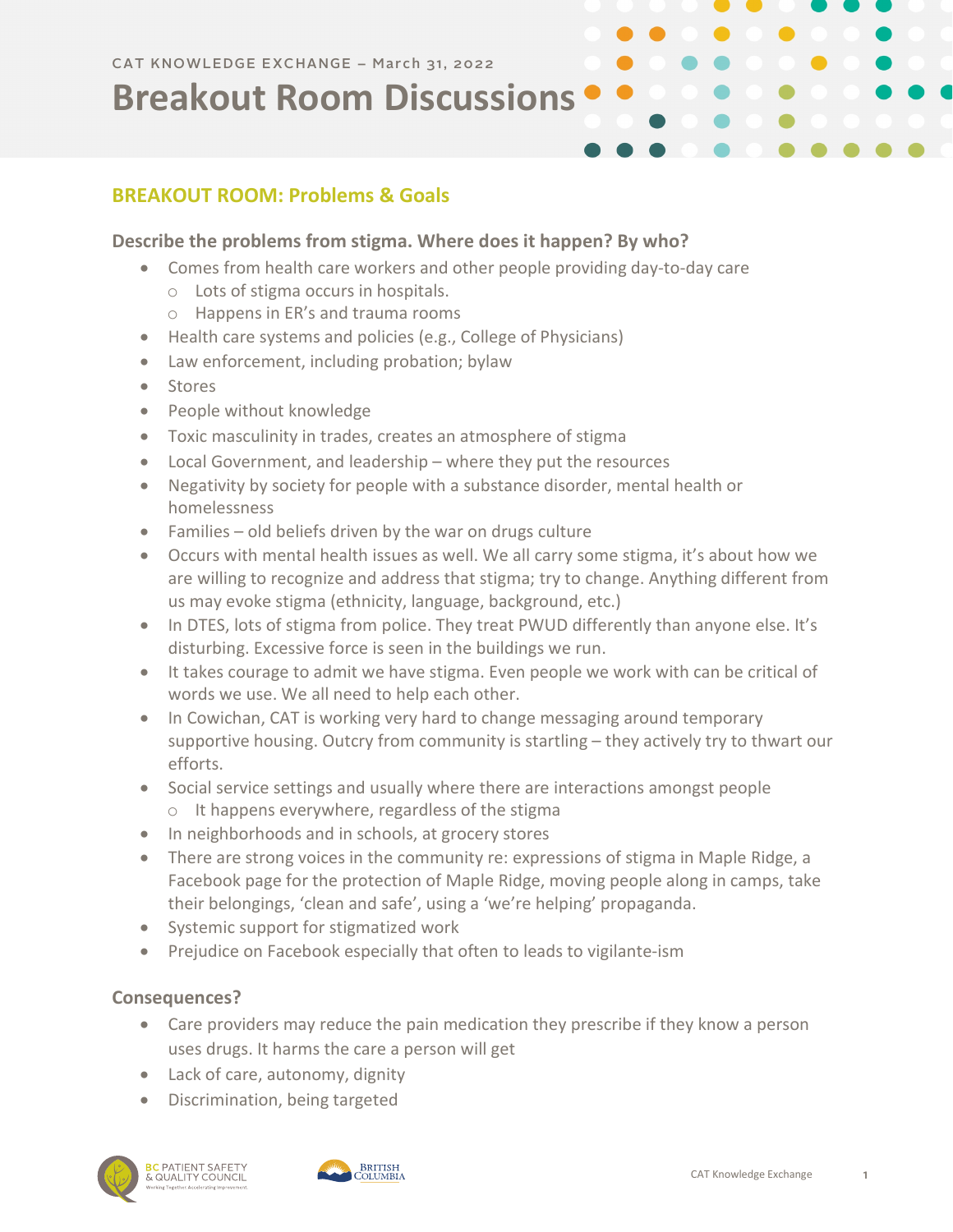- People don't access services because of it; they are uncomfortable or feel shame
- Limited supports that you are able to access, such as housing
- Distrust in systems
- Death and poor health
- Leads to homelessness
- Sense of self-worth negatively affected makes people feel powerlessness, hopelessness, not worthy, negative, poor hospital experiences,
- You feel worse; ends up killing us; cant handle the stigma so I don't go for help.
- People judged by appearance and actions
- When in recovery peers felt that their voices were not heard because they were just an "addict", not given an opportunity to show who they really are
- They do not have primary care and end up in Emergency- message is that other people are more important when they are having to wait for care
- How do you describe the problems, with some many problems connected to it? So many, not specific to drug use:
- Stereotyping is common, hard to fight
- Stigma can happen at any place, and can be given by anyone, anyone can project stigma
- Stigma can impact an individual's confidence and self-esteem, then not be able to access services and not share what they are going through
- Creates inequity
- When working with internalized stigma, it can be done through educational programs
- Lack of understanding
- People use alone
- Did a video with equip, geared towards professional population
- There was a benefit of stigma discussed: once they were going through very strong and negative stigma, someone invited them to a meeting where there was the opposite of stigma. They were brought into the rooms of recovery and didn't believe what they saw at first; the acceptance and love found, non-judgmental support – took time to believe and have trust but by coming back it worked to build self-esteem and self-worth
- People forget that people are people
- Isolation, Insecurity, Negativity, heavy burden
- Healthcare system and stigmatized in the hospital not seeing the level of care they should be receiving.
- Stigma between Drugs and Alcohol thinking that alcohol may be easier to treat
- People get turned away (we think you just want a bed people who are coming in from the street)
- Perception everyone gets lumped together
- Stigma quiz from "Mindspring" helps identify peoples' personal stigma.



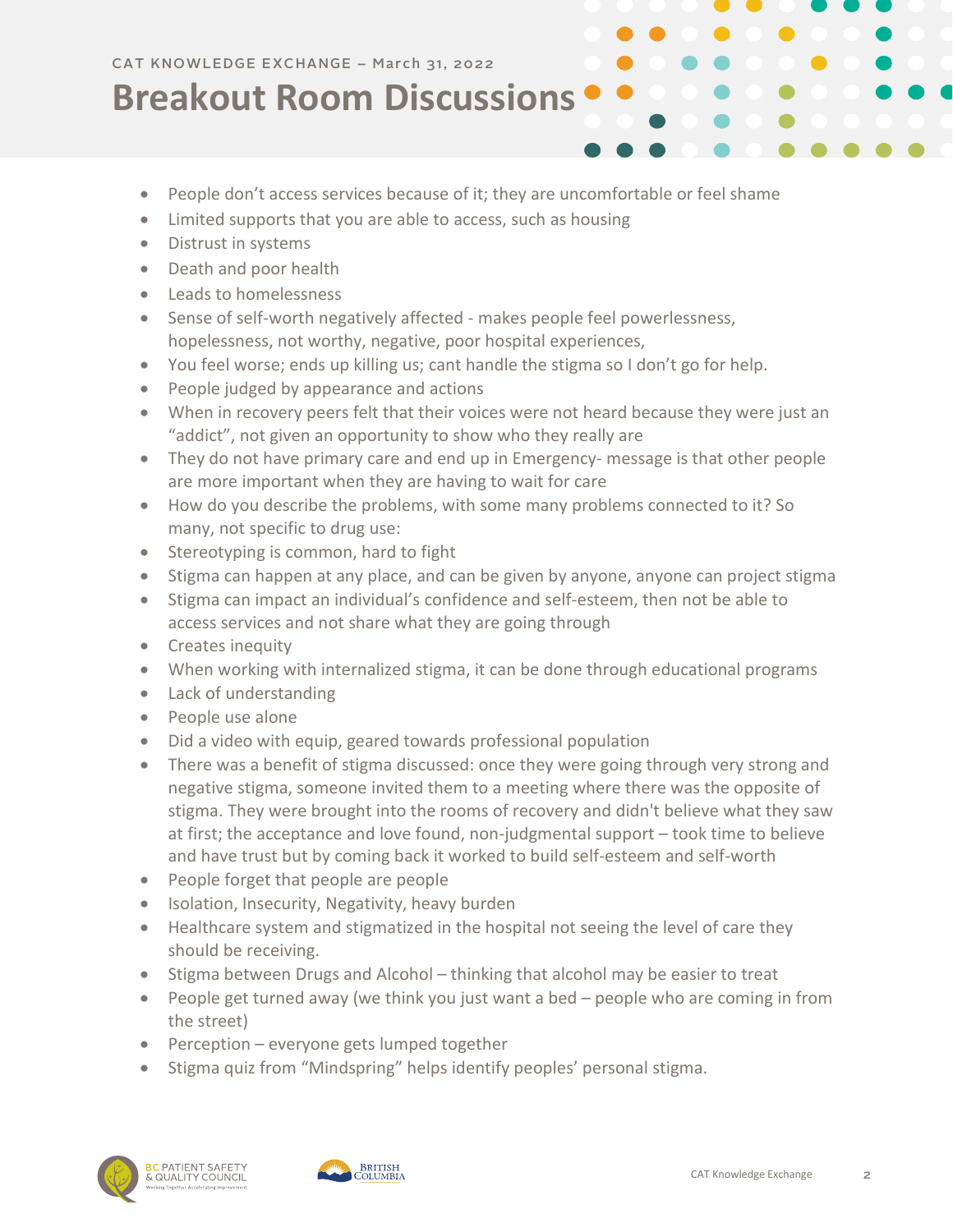- Difference disability leading to mistreatment and then when stand up for self then being seen as a trouble maker. In the hospital and especially in psych ward.
- When you stand up staff want you to grovel, to be seen and not heard.
- Power dynamic. Need advocate to witness
- People say they won't judge and it's a load of crap.
- **Safe places program** is a great way to help. This could end stigma if it was everywhere. o For information on Safe Places jamesor586@gmail.com
- Different stigma attached to different scenarios and creates barriers to all types of care
- Painting all drug user in the same light ie: as people who are homeless as the scourge of society
- Blame is often shifted around because of lack of education, it's important for the public to be engaged in meaningful understanding around substance use and mental health

### **What are the goals of anti-stigma media & messaging (what do you hope to change)?**

- Finding ways to normalize substance use and mental illness in our communities
- Working towards both internalised and externalized stigma through acceptance and commitment as wellness as getting an increased awareness on stigma and stigmatizing concerns.
- Creating awareness can reduce internalized stigma, helps the person understand who they are
- Establishing relationships
- Want people to become more accepting, open, less judgmental
- Be aware before making judgements of other humans
- Some peers have been motivated to change their own responses when challenged by stigma – used to feel powerless now can feel strong in themselves.
- Suggested artwork, stickers and cards talking about your human rights, and what you want to express. Expressing self through artwork. Individualize self through artwork.
- Want to change Discrimination in the community, People tend to discriminate against you without knowing your struggle/story.
- Focus on whole community and work to eliminate the us and them.
- Learning, talking, no different than others.
- Shift to compassionate view point.
- Removing judgement
- Seeing it as a health issue like diabetes
- More accurately portray what is substance use not everyone is a street person, not everyone can't control their substances, Eliminate stereo types. Not everyone is street entrenched
- Media is depicting substance disorders incorrectly Missing that everyone in every demographic is impacted